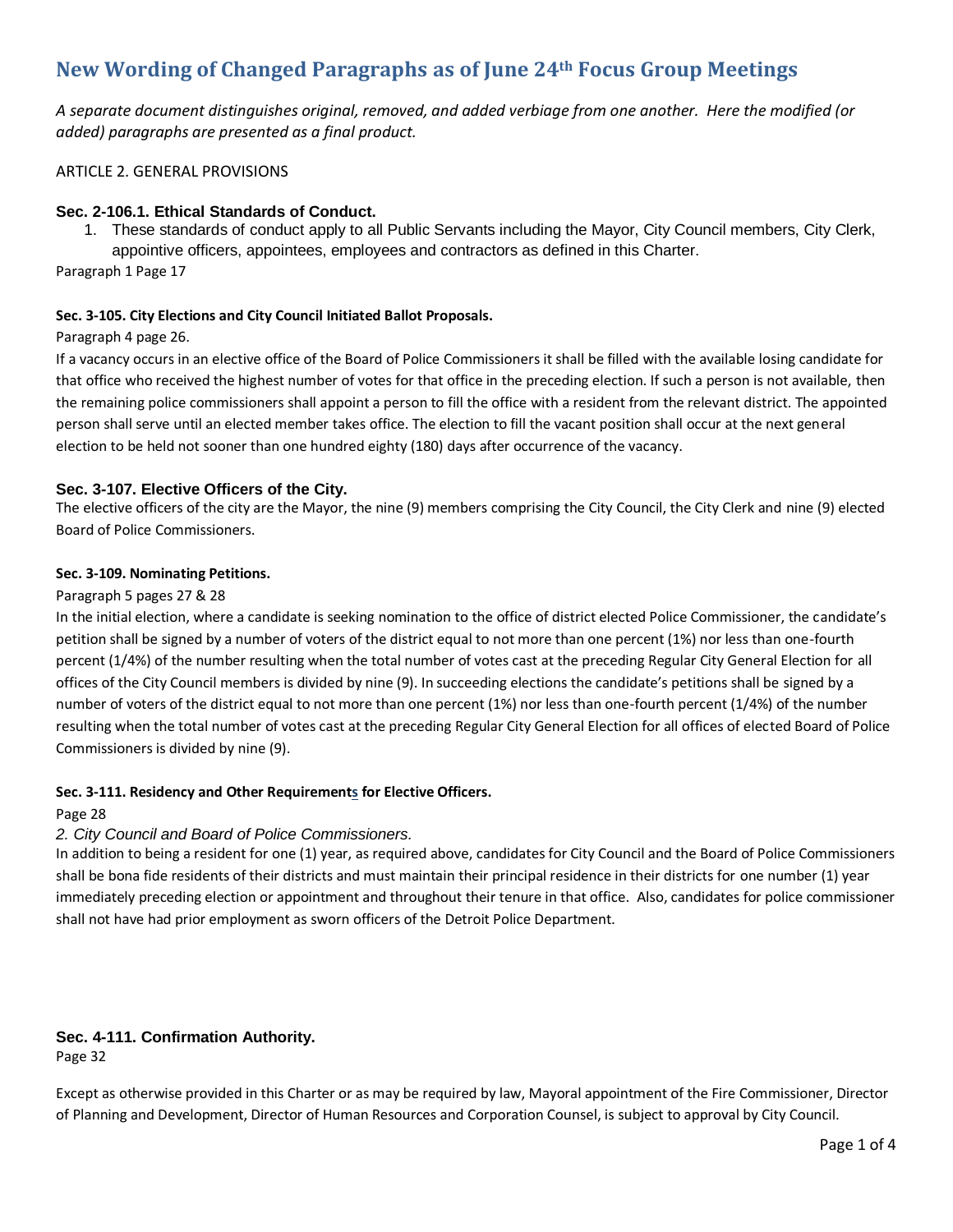However, if the City Council does not disapprove the appointment within thirty (30) days after submission by the Mayor, the appointment is confirmed.

# **Sec. 7-801. Police Department.**

The Police Department shall serve the people of Detroit by performing these duties: preserve the public peace, prevent crime, arrest offenders, protect the rights of persons and property, guard the public health, preserve order, and enforce laws of the State of Michigan and the United States and the ordinances of the City of Detroit.

# **Sec. 7-802. Board of Police Commissioners.**

Page 66

The Board of Police Commissioners has supervisory control and oversight of the Police Department as set forth in this Chapter. The Board of Police Commissioners is composed of nine (9) members, seven of whom shall be elected from each non at-large district. two (2) members of the Board shall be elected from the at-large district. Vacancies in positions held by members shall be filled with the available losing candidate for that office who received the highest number of votes for that office in the most recent election. If such a person is not available, then the remaining police commissioners shall appoint a person to fill the office with a resident from the relevant district. All members of the Board must be residents of the City.

The Board shall elect a chairperson annually. A member of the Board may not serve consecutive terms as chairman, nor may an appointed person serve more than four (4) years consecutively as a member of the Board unless elected. The Board shall meet at the call of its chairperson, but shall meet at least once each week and may recess during Thanksgiving, Christmas and New Year holidays. All meetings shall be held in accordance with the Michigan Open Meetings Act, and all committee meetings shall be open to the general public. No member of the Board shall have been an officer of the Detroit Police. Unless required by state law, members shall not be entitled to salaries, retirement benefits, health benefits or other fringe benefits. Members not entitled to compensation by state law, shall receive by ordinance reimbursement for parking, mileage resulting from any Board of Police Commissioner related meeting, and other reasonable expenses. Reasonable expenses shall include the salary for a part-time staff person for each commissioner, and office supplies. All Commissioners serving at the time of the effective date of this Charter shall continue in their office until the newly elected Commissioners are sworn in or their office becomes vacant.

Each commissioner shall have a budget and a dedicated office space equipped with a networked computer. They shall also have a secure, shared meeting room in which commissioners may meet with constituents. The meeting room shall have its entrance monitored by a camera and shall and only be accessible by commissioners. The meeting room shall also contain secure monitored file cabinets wherein commissioners may store sensitive documents. The Board shall chose who monitors the room and how compliance with this paragraph is implemented.

#### **Sec. 7-803. Duties of the Board of Police Commissioners.**

Page 67

#### Special Definition:

In this section the term "force" means the following actions by an officer: any physical strike or instrumental contact with a person; any intentional attempted physical strike or instrumental contact that does not take effect; or any significant physical contact that restricts the movement of a person.

The term includes the discharge of firearms; the use of chemical spray, choke holds or hard hands; the taking of a subject to the ground; or the deployment of a canine. The term does not include escorting or handcuffing a person, with no or minimal resistance. Use of force is lawful if it is objectively reasonable under the circumstances and the minimum amount of force necessary to effect an arrest or protect the officer or other person. (Continued on next page)

(Section 7-803 Continued from previous page)

The Board shall:

1. In consultation with the Chief of Police, and the Mayor, establish policies, rules and regulations;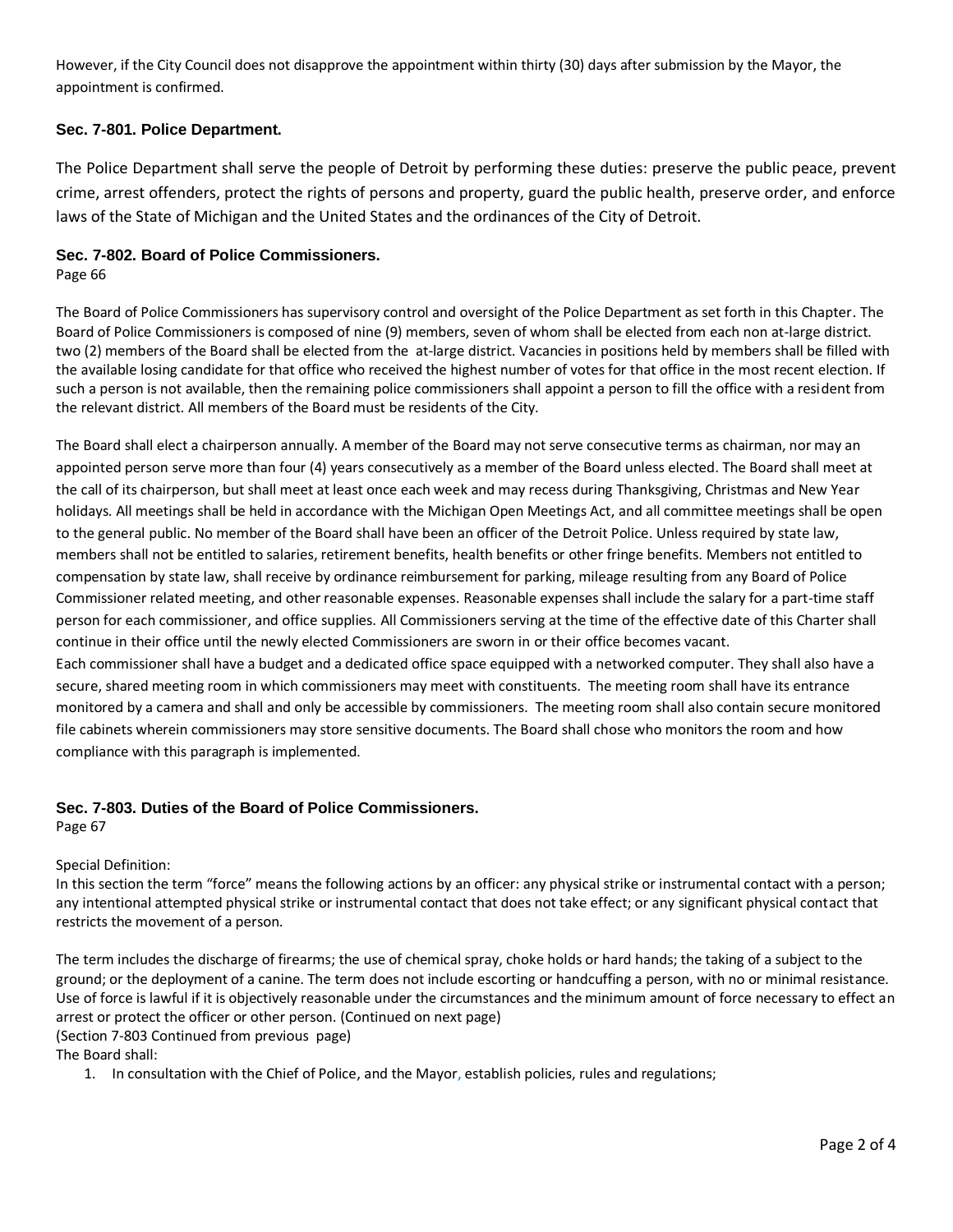6. Have the chairs of committee meetings make minutes of all committee meetings and closed sessions available to all other commissioners and all minutes shall be made available to the general public within 5 business days, but Identifying and personal information may be redacted unless the involved person approves the release of that information;

7. Investigate all police shootings, and allegations of police use of force.

## **Sec. 7-804. Staff.**

Page 67

# 1. **Secretary to the Board.**

The Board shall appoint a Board Secretary, who serves at its pleasure. The secretary shall not have been an employee or elective or appointive officer of the City within three (3) years prior to appointment. The secretary shall attend board meetings.

# 3. **Member Staff**.

Each board member shall appoint a part-time staff member to help the member address constituent concerns, and assist the member in the performance of his or her duties.

# 4. **Volunteer Shadow Staff**.

For the first year of a commissioner's term he or she shall allow a member of the community to shadow him or her. This opportunity shall be offered to the available losing candidate for the same office with the largest number of votes in the most recent election. If no losing candidate is available, persons qualified to vote for the commissioner may apply to shadow him or her. The opportunity will be assigned to one of the applicants by lottery. The volunteer shadow staffer will be permitted to observe the commissioner in his or her official duties.

# **5. Other Staff.**

The Board may hire, in accordance with Article 6, Chapter 4, such additional staff as is necessary to carry out its duties. All members of the staff are under the direction of the Board (or assigned commissioner), and the Chief of Police has no authority over any member of the staff.

# **Sec. 7-805. Chief of Police.**

The Board of Police Commissioners shall conduct a professional search with a reputable and qualified executive search firm or other equally qualified entity to identify candidates for Chief of Police, and shall appoint, subject to approval by City Council, a Chief of Police from a list of qualified candidates provided by the Board of Police Commissioners. If City Council does not disapprove of the appointment within thirty (30) days, it is deemed confirmed. The Chief of Police serves at the pleasure of the Mayor. The Chief of Police shall be skilled and experienced in police administration or law enforcement and as the head official in charge of the department,. The Chief of Police shall hold no other office and be responsible for its day-to-day operations and administration.

# **Section 7-807 Discipline.**

#### **(Additional content)**

Police may only engage in the following actions for protection of themselves or the public, under circumstances identical to those under which any civilian would also be permitted to do so, with the same burden of proof requirements: Holds or means of restraint that impair respiration including choke holds, sustained chest compression, or compressing blood vessels in a manner that prevents oxygen from reaching the brain. Punching with a closed fist in a manner that is likely to cause injury. Violation of this policy will be grounds for dismissal and the Detroit Police Department will advise the courts to treat the officer involved with the same due process and standards as would be applied to a civilian acting in a similar manner.

# **Sec. 7-808. Complaints & Allegations of Force.**

Complaints concerning the Police Department filed anywhere in the Department and allegations of force (as defined in section 7- 803) shall be forwarded immediately to the Board Secretary. Copies of the complaint or allegation of force shall be made available to each member of the Board, the Chief Investigator, and the Chief of Police. The Chief Investigator for the Board shall investigate a complaint or allegation of force immediately and file a report of findings with the Board within thirty (30) days. Within thirty (30) days of receipt of a complaint by the Board Secretary, the Board shall send written communication informing the complainant that their complaint has been received, the guidelines on how the complaint will be handled, and the timeline on when the complainant shall receive a disposition on their complaint.